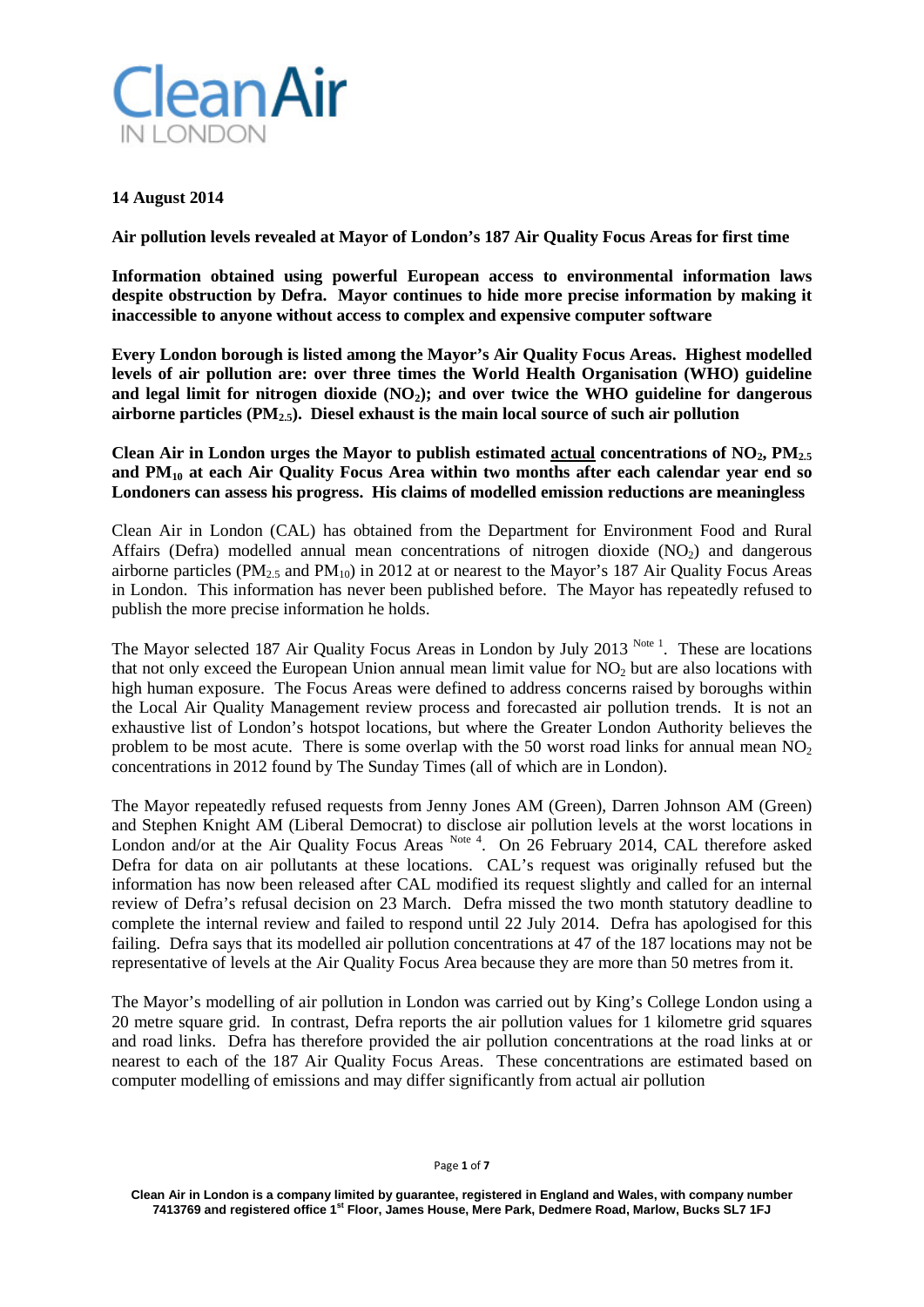

concentrations. Oxford Street is a good example, where Defra's modelled annual mean concentration of NO<sub>2</sub> is 92  $\mu$ g/m<sup>3</sup> for 2012 compared to the actual average monitored concentration of 135  $\mu$ g/m<sup>3</sup> so far in 2014. We know already from top scientists at King's College London that Oxford Street may have the highest officially monitored levels of NO<sub>2</sub> anywhere in the world (and it is the only 'modern' air pollution gas regulated unlike particles which are regulated as a 'lump').

The Defra data shows there are staggeringly high levels of air pollution at these locations with high human exposure. Levels of  $NO<sub>2</sub>$  are over three times the World Health Organisation (WHO) guideline and EU legal limit and  $PM<sub>2.5</sub>$  over twice the WHO guideline. The main local source of air pollution at these hotspots is almost certainly diesel exhaust.

This information request has highlighted the importance of asking precise questions of public authorities that will require little or no judgement to answer. Campaigners might try asking Defra [\(helpline@defra.gsi.gov.uk\)](mailto:helpline@defra.gsi.gov.uk) or Transport for London [\(foi@tfl.gov.uk\)](mailto:foi@tfl.gov.uk) or the Mayor [\(mayor@london.gov.uk\)](mailto:mayor@london.gov.uk) in future for:

*"Please tell me the [insert number e.g. 50] highest modelled annual mean concentrations held by [Defra]* for each of nitrogen dioxide (NO<sub>2</sub>) and dangerous airborne particles (PM<sub>2.5</sub> and PM<sub>10</sub>) in *[insert local authority name or other place] for the latest available calendar year together with the description and grid reference for each location e.g. a named road link."*

Defra is allowed up to 40 working days to respond to such requests.

Clean Air in London has been advised in this matter by barristers Gerry Facenna and Julianne Morrison of Monckton Chambers.

## **Quotes**

Simon Birkett, Founder and Director of Clean Air in London, said:

"It is shocking that the Mayor continues to hide air pollution levels at the most acute locations and that Defra has taken five months to release data for the nearest locations it holds.

"Air pollution levels at these locations are up to two and three times legal limits and World Health Organisation guidelines. Diesel exhaust is almost certainly the main local source of this air pollution.

"Boris misleads people by talking about reductions in computer modelled emissions. Actual air pollution concentrations, used for setting health and legal limits, are the real test. Clean Air in London urges the Mayor to publish estimated actual concentrations of  $NO<sub>2</sub>$ ,  $PM<sub>2.5</sub>$  and  $PM<sub>10</sub>$  at each Air Quality Focus Area within two months after each calendar year end so Londoners can assess his progress. His claims of computer modelled emission reductions are meaningless.

"There are scary rumours the Mayor may be testing or using 'geofencing' technology to make vehicles switch to electric mode or other measures to reduce air pollution near monitors used to report legal breaches and warn of smog episodes including within Air Quality Focus Areas e.g. Marylebone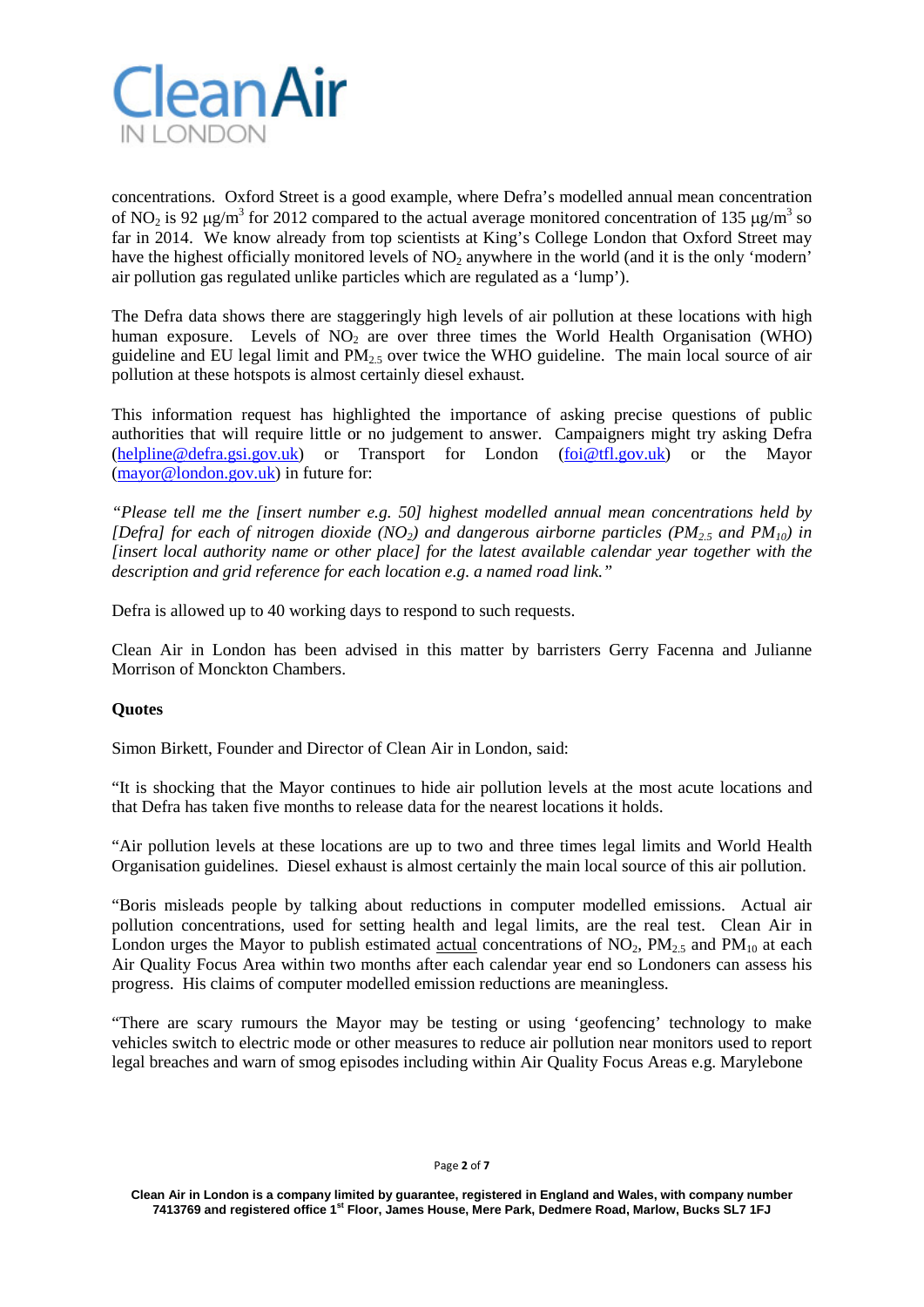

Road. If so, it would seem he learned nothing from the outrage he provoked by spaying glue on roads by these monitors before the Olympics."

"Clean Air in London encourages campaigners to ask Defra, Transport for London or the Mayor for air pollution information for their local area.

"Last but not least, Clean Air in London wishes to thank barristers Gerry Facenna and Julianne Morrison of Monckton Chambers for their advice in this matter."

ENDS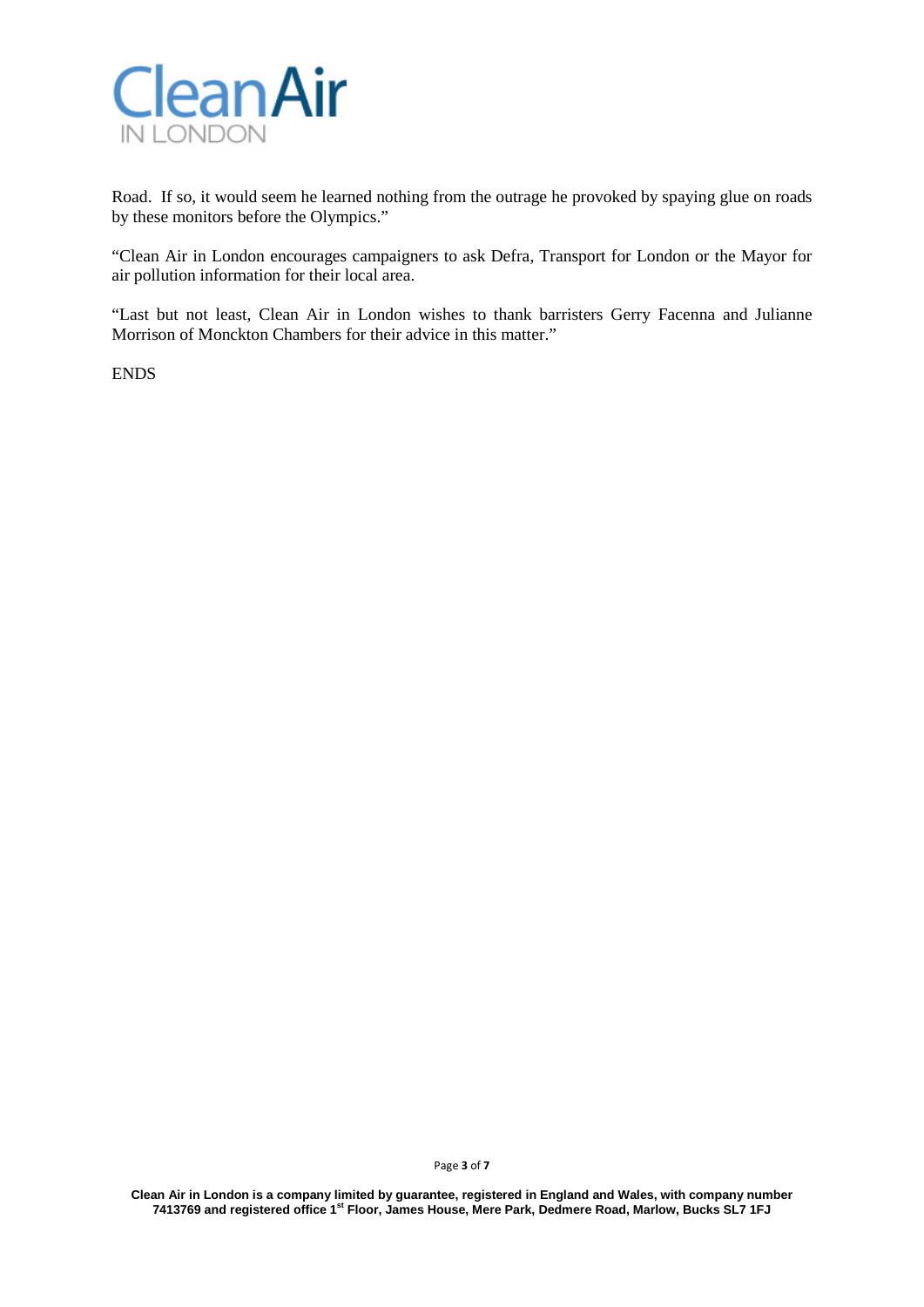

## **Notes**

## **1. Air Quality Focus Areas**

<http://data.london.gov.uk/datastore/package/air-quality-focus-areas>

## **2. Selection of Air Quality Focus Areas**

The process for selecting the Air Quality Focus areas is described here:

- i. Baseline air quality 2011
- ii. Analyse air quality concentrations
- iii. Check for exposure
- iv. Consider potential local characteristics
- v. Cross-border check with boroughs' LAQM findings
- vi. Consider predicted air pollution trends
- vii. Define Air quality Focus Areas

### **3. Health impacts and legal limits**

### <http://erj.ersjournals.com/content/early/2014/02/20/09031936.00114713.abstract>

The legal limit for NO<sub>2</sub> is an annual mean of 40 micrograms per cubic metre ( $\mu$ g/m<sup>3</sup>). ClientEarth is currently pursuing legal action against the Government in the Supreme Court to force it to comply with this limit. Separately the European Commission has sent the UK a first written warning for breaching legal limits for  $NO<sub>2</sub>$  every year since they entered into force in 2010. More at:

[http://www.clientearth.org/201407102597/news/press-releases/uk-will-miss-air-pollution](http://www.clientearth.org/201407102597/news/press-releases/uk-will-miss-air-pollution-deadline-by-over-20-years-fails-to-suppress-information-in-eu-court-2597)[deadline-by-over-20-years-fails-to-suppress-information-in-eu-court-2597](http://www.clientearth.org/201407102597/news/press-releases/uk-will-miss-air-pollution-deadline-by-over-20-years-fails-to-suppress-information-in-eu-court-2597)

## **4. Questioning the Mayor**

Search on "Air Quality Focus Areas" i.e. surrounded by inverted commas.

<http://www.london.gov.uk/mayor-assembly/london-assembly/questioning-the-mayor>

# 5. **Top 50 worst roads for**  $NO<sub>2</sub> -$  **Sunday Times and ITV**

[http://www.thesundaytimes.co.uk/sto/news/uk\\_news/National/article1379029.ece](http://www.thesundaytimes.co.uk/sto/news/uk_news/National/article1379029.ece)

<http://www.itv.com/news/london/2014-02-24/fff/>

#### Page **4** of **7**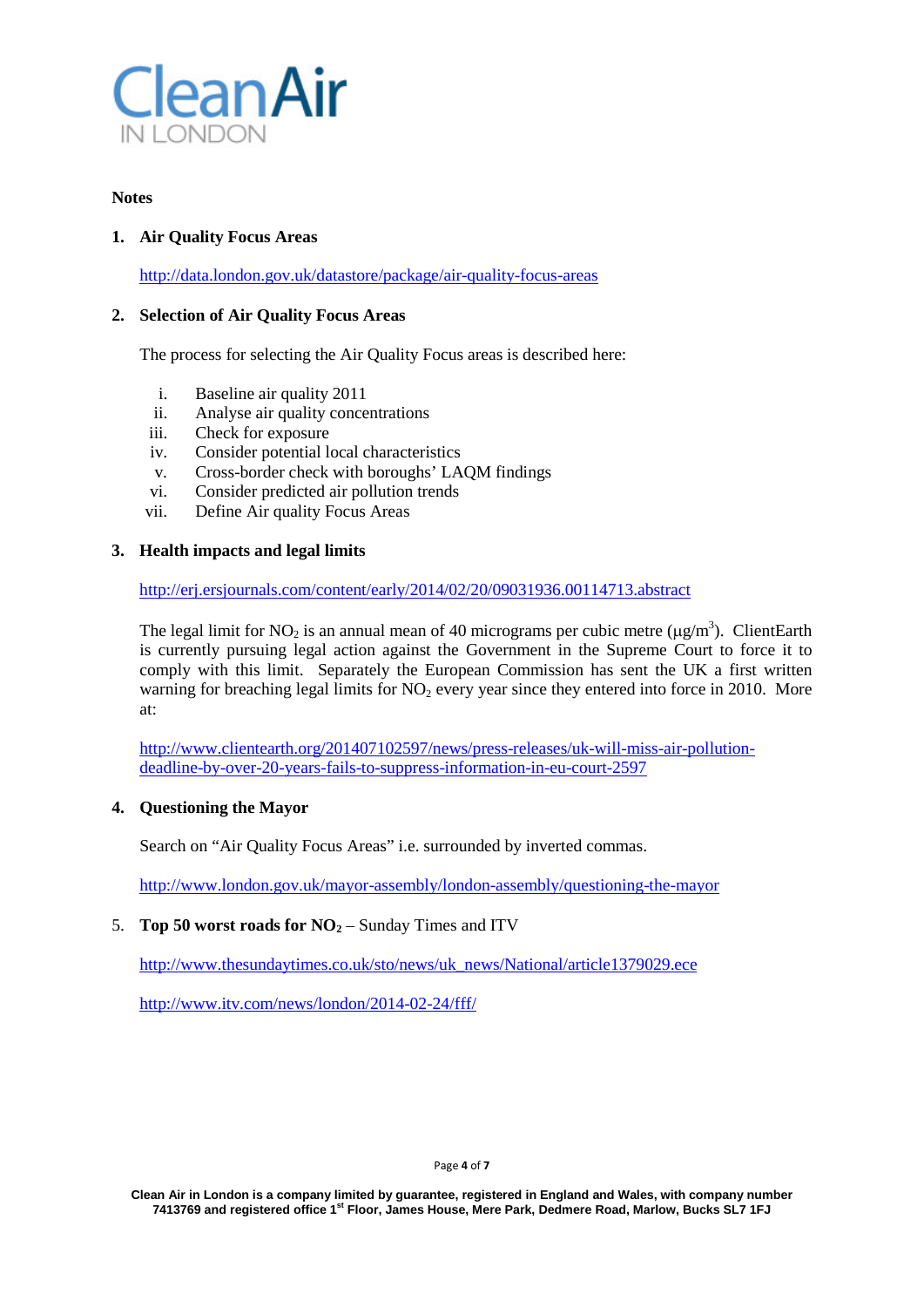

# **6. Top 10 worst roads for diesel exhaust**

[http://cleanairinlondon.org/sources/carcinogenic-diesel-exhaust-disclosed-for-every-significant](http://cleanairinlondon.org/sources/carcinogenic-diesel-exhaust-disclosed-for-every-significant-road-in-london/)[road-in-london/](http://cleanairinlondon.org/sources/carcinogenic-diesel-exhaust-disclosed-for-every-significant-road-in-london/)

## **7. Mayor claims reductions in emissions at Air Quality Focus Areas**

[https://www.tfl.gov.uk/info-for/media/press-releases/2014/july/world-s-largest-bus-retrofit](https://www.tfl.gov.uk/info-for/media/press-releases/2014/july/world-s-largest-bus-retrofit-programme-compjeted)[programme-compjeted](https://www.tfl.gov.uk/info-for/media/press-releases/2014/july/world-s-largest-bus-retrofit-programme-compjeted)

#### **8. Oxford Street actual monitored concentrations so far in 2014 and worst in the world**

[http://www.londonair.org.uk/london/asp/publicstats.asp?region=0&site=WM6&la\\_id=&network=](http://www.londonair.org.uk/london/asp/publicstats.asp?region=0&site=WM6&la_id=&network=All&postcode=&MapType=Google&VenueCode) [All&postcode=&MapType=Google&VenueCode=](http://www.londonair.org.uk/london/asp/publicstats.asp?region=0&site=WM6&la_id=&network=All&postcode=&MapType=Google&VenueCode)

<http://www.londonair.org.uk/london/asp/news.asp?NewsId=OxfordStHighNO2&StartIndex=1>

### **9. Geofencing**

<http://taxi-news.co.uk/?p=428>

<http://cityclimateleadershipawards.com/2014-project-london-taxi/>

"Geofencing – for the first time London is using GPS-based geofencing as a mechanism to switch hybrid vehicles to its zero emission drive cycle."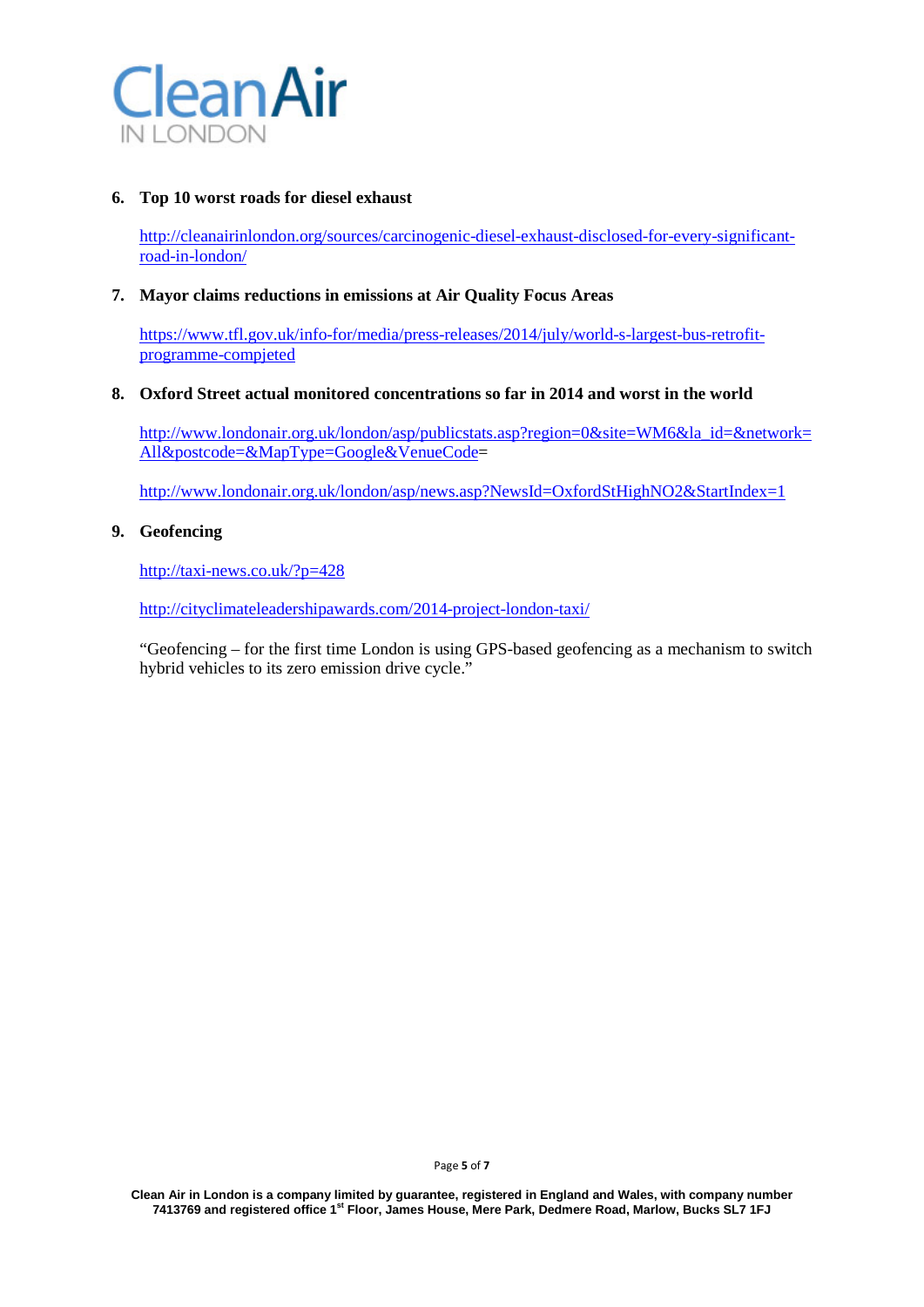

# Top 10 annual mean concentrations of NO<sub>2</sub> and PM<sub>2.5</sub> for road links at or closest to the **Mayor's Air Quality Focus Areas**

| <b>Mayor's Air Quality Focus Area</b>                               | <b>Defra concentrations</b>        | <b>Distance</b><br>from<br>Air        |
|---------------------------------------------------------------------|------------------------------------|---------------------------------------|
|                                                                     | (micrograms<br>per<br>cubic metre) | <b>Quality Focus Area</b><br>(metres) |
| Nitrogen dioxide $(NO2)$                                            |                                    |                                       |
|                                                                     |                                    |                                       |
| Park Lane, Marble Arch to Hyde Park Corner                          | 135                                | 9                                     |
| Marylebone Road from Edgware Road to                                | 113                                | 13                                    |
| Euston/King's Cross Junction                                        |                                    |                                       |
| Blackwall A13 East India Dock Road/Aspen                            | 110                                | 6                                     |
| Way/Blackwall Tunnel                                                |                                    |                                       |
| The Strand from Charing Cross to Fleet Street                       | 103                                | 50                                    |
| including Aldwych                                                   |                                    |                                       |
| New Cross Gate and New Cross (Road)                                 | 101                                | $82*$                                 |
| Acton A40 North Acton rail/Gypsy Corner/Sandy                       | 96                                 | 31                                    |
| Circus/White City (Western Avenue)                                  |                                    |                                       |
| Waterloo Road                                                       | 94                                 | 15                                    |
| Vauxhall Cross (Bridgefoot)                                         | 93                                 | 1                                     |
| Oxford Street from Marble Arch to Bloomsbury                        | 92                                 | 6                                     |
| Farringdon Road and New Bridge Street at                            | 92                                 | $\overline{7}$                        |
| <b>Blackfriars</b>                                                  |                                    |                                       |
|                                                                     |                                    |                                       |
| Fine particles $(PM_{2.5})$                                         |                                    |                                       |
|                                                                     |                                    |                                       |
| Park Lane, Marble Arch to Hyde Park Corner                          | 22                                 | 6                                     |
| Blackwall A13 East India Dock Road/Aspen                            | 22                                 | $\mathbf Q$                           |
| Way/Blackwall Tunnel                                                |                                    |                                       |
| Hanger Lane Twyford Abbey Road (North                               | 21                                 | 15                                    |
| Circular Road)                                                      |                                    | 5                                     |
| A4 Cromwell Road from Talgarth/Earls<br>Court/Gloucester Rd/Thurloe | 21                                 |                                       |
| Place/Knightsbridge (West Cromwell Road)                            |                                    |                                       |
| Acton A40 North Acton rail/Gypsy Corner/Sandy                       | 21                                 | 31                                    |
| Circus/White City (Western Avenue)                                  |                                    |                                       |
| Marylebone Road from Edgware Road to                                | 21                                 | 13                                    |
| <b>Euston/King's Cross Junction</b>                                 |                                    |                                       |
| A406 Henleys Corner (Falloden Way (Barnet by-                       | 20                                 | 29                                    |
| pass)                                                               |                                    |                                       |
| A406 North Circular from Stonebridge Park to                        | 20                                 | 4                                     |
| Gresham Road                                                        |                                    |                                       |
| Neasden Junction inc Neasden Lane/Dudden Hill                       | 20                                 | $\overline{4}$                        |
| (North Circular Road)                                               |                                    |                                       |
| Vauxhall Cross (Bridgefoot)                                         | 20                                 | $\tau$                                |
|                                                                     |                                    |                                       |